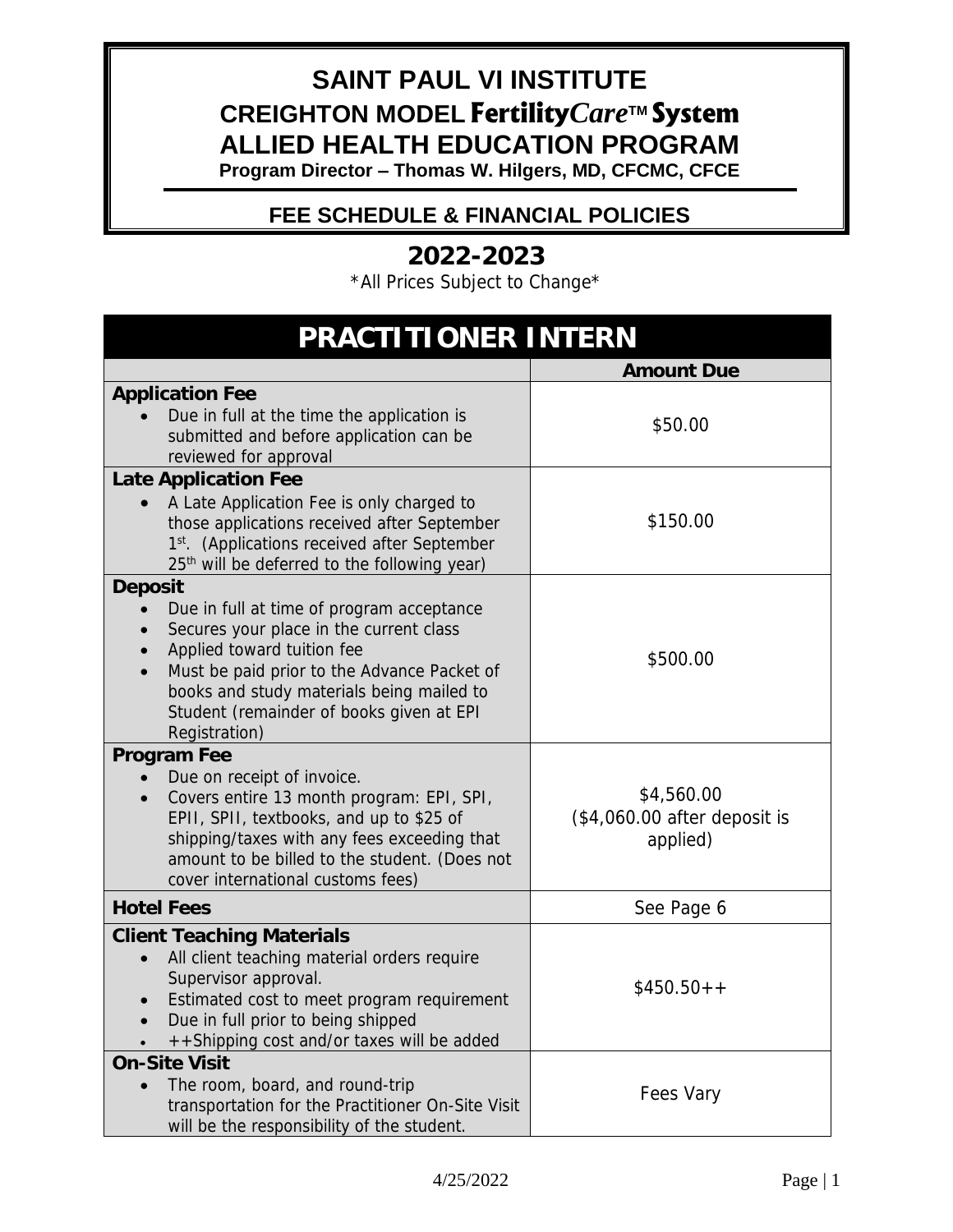## **INSTRUCTOR INTERN**

|                                                                                                                                                                                                                                                                             | <b>Amount Due</b>                                                            |
|-----------------------------------------------------------------------------------------------------------------------------------------------------------------------------------------------------------------------------------------------------------------------------|------------------------------------------------------------------------------|
| <b>Application Fee</b>                                                                                                                                                                                                                                                      |                                                                              |
| Due in full at the time the application is<br>submitted and before application can be<br>reviewed for approval                                                                                                                                                              | \$50.00                                                                      |
| Late Application Fee                                                                                                                                                                                                                                                        |                                                                              |
| A Late Application Fee is only charged to<br>those applications received after September<br>1st. (Applications received after September<br>25 <sup>th</sup> will be deferred to the following year)                                                                         | \$150.00                                                                     |
| Deposit                                                                                                                                                                                                                                                                     |                                                                              |
| Due in full at time of program acceptance<br>Secures your place in the current class<br>Applied toward tuition fee<br>Must be paid prior to the Advance Packet of<br>books and study materials being mailed to<br>Student (remainder of books given at EPI<br>Registration) | \$500.00                                                                     |
| Program Fee                                                                                                                                                                                                                                                                 |                                                                              |
| Due on receipt of invoice.<br>Covers entire 6 month program: EPI, SPI,<br>textbooks, and up to \$25 of shipping/taxes<br>with any fees exceeding that amount to be<br>billed to the student. (Does not cover<br>international customs fees)                                 | \$3,155.00<br>$$2,655.00$ after deposit is<br>applied)                       |
| <b>Hotel Fees</b>                                                                                                                                                                                                                                                           | See Page 6                                                                   |
| <b>Client Teaching Materials</b><br>All client teaching material orders require<br>Supervisor approval.<br>Estimated cost to meet program requirement<br>Due in full prior to being shipped<br>++Shipping cost and/or taxes will be added                                   | $$450.50++$                                                                  |
| REFRESHER COURSE FOR PREVIOUSLY TRAINED<br>PRACTITIONERS & INSTRUCTORS                                                                                                                                                                                                      |                                                                              |
|                                                                                                                                                                                                                                                                             | <b>Amount Due</b>                                                            |
| Program Fee<br>Due on receipt of invoice.                                                                                                                                                                                                                                   | \$175.00 per class day<br>(8 days at EPI, 6 days at EPII)                    |
| <b>Hotel Fees</b>                                                                                                                                                                                                                                                           | See Page 6                                                                   |
| <b>Books</b><br>Due in full prior to being shipped<br>++Shipping cost and/or taxes will be added                                                                                                                                                                            | Varies<br>(Based on individual needs for<br>current textbooks and materials) |
| MEDICAL CONSULTANT INTERN                                                                                                                                                                                                                                                   |                                                                              |
|                                                                                                                                                                                                                                                                             | <b>Amount Due</b>                                                            |
| <b>Application Fee</b><br>Due in full at the time the application is<br>submitted and before application can be<br>reviewed for approval                                                                                                                                    | \$50.00                                                                      |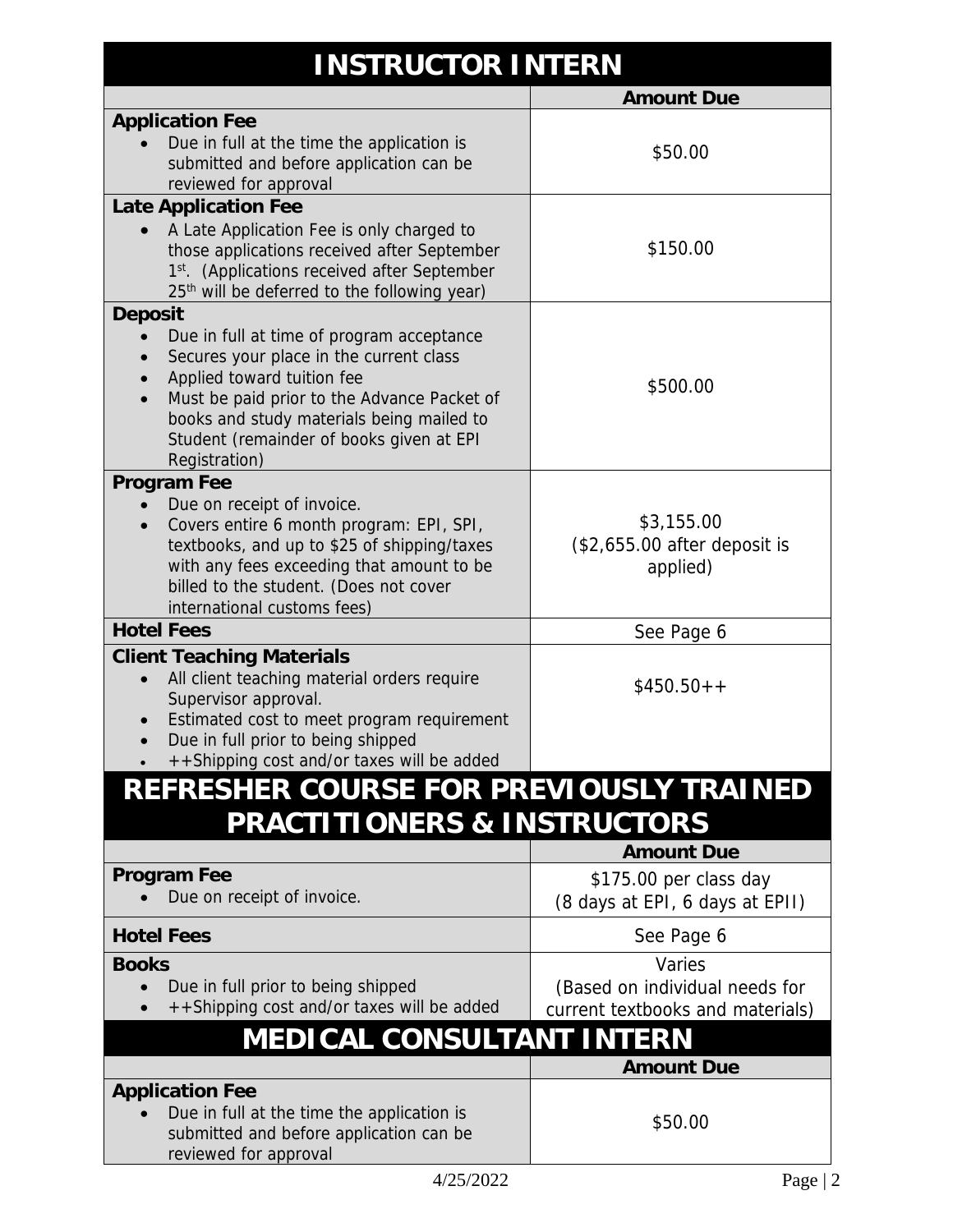| Late Application Fee                                                  |                                    |
|-----------------------------------------------------------------------|------------------------------------|
| A Late Application Fee is only charged to                             |                                    |
| those applications received after September                           | \$150.00                           |
| 1st. (Applications received after September                           |                                    |
| 25 <sup>th</sup> will be deferred to the following year)              |                                    |
|                                                                       |                                    |
| Deposit                                                               |                                    |
| Due in full at time of program acceptance                             |                                    |
| Secures your place in the current class                               |                                    |
| Applied toward tuition fee                                            | \$500.00                           |
| Must be paid prior to the Advance Packet of                           |                                    |
| books and study materials being mailed to                             |                                    |
| Student (remainder of books given at EPI                              |                                    |
| Registration)                                                         |                                    |
| Program Fee                                                           |                                    |
| Due on receipt of invoice.                                            |                                    |
| Covers entire 6month program: EPI, SPI, EPII,                         | \$5,505.00                         |
| textbooks, and up to \$25 of shipping/taxes                           | (\$5,005 after deposit is applied) |
| with any fees exceeding that amount to be                             |                                    |
| billed to the student. (Does not cover<br>international customs fees) |                                    |
| <b>Hotel Fees</b>                                                     |                                    |
|                                                                       | See Page 6                         |
| MEDICAL CONSULTANT AUDITOR                                            |                                    |
|                                                                       | <b>Amount Due</b>                  |
| <b>Application Fee</b>                                                |                                    |
| Due in full at the time the application is                            | \$50.00                            |
| submitted and before application can be                               |                                    |
| reviewed for approval                                                 |                                    |
| Late Application Fee                                                  |                                    |
| A Late Application Fee is only charged to                             |                                    |
| those applications received after September                           | \$150.00                           |
| 1st. (Applications received after September                           |                                    |
| 25 <sup>th</sup> will be deferred to the following year)              |                                    |
| <b>Tuition Deposit</b>                                                |                                    |
| Due in full at time of program acceptance                             |                                    |
| Secures your place in the current class                               |                                    |
| Applied toward tuition fee                                            | \$500.00                           |
| Must be paid prior to the Advance Packet of                           |                                    |
| books and study materials being mailed to                             |                                    |
| Student (remainder of books given at EPI                              |                                    |
| Registration)                                                         |                                    |
| Program Fee                                                           |                                    |
| Due on receipt of invoice.                                            |                                    |
| Covers entire 6 month program: EPI, SPI, EPII,                        | \$4,780.00                         |
| textbooks, and up to \$25 of shipping/taxes                           | $($4,280.00$ after deposit is      |
| with any fees exceeding that amount to be                             | applied)                           |
| billed to the student. (Does not cover                                |                                    |
| international customs fees)                                           |                                    |
|                                                                       |                                    |
| <b>Hotel Fees</b>                                                     | See Page 6                         |
|                                                                       |                                    |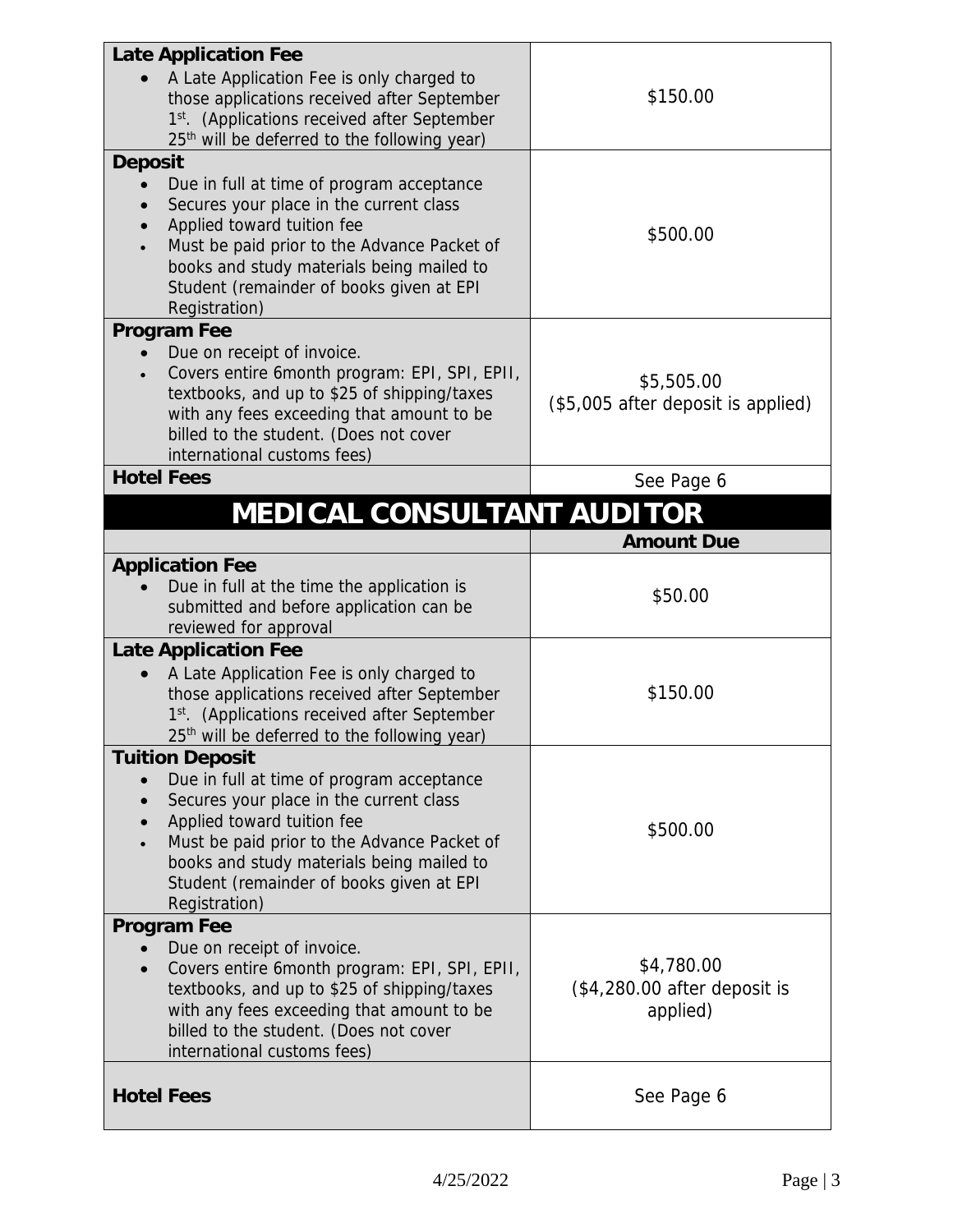### **REFRESHER COURSE FOR PREVIOUSLY TRAINED MEDICAL CONSULTANTS**

|                                                                                                                                                                                                                                                                                        | Amount Due                                                                   |
|----------------------------------------------------------------------------------------------------------------------------------------------------------------------------------------------------------------------------------------------------------------------------------------|------------------------------------------------------------------------------|
| Program Fee<br>Due on receipt of invoice.                                                                                                                                                                                                                                              | \$175.00 per class day<br>(8 days at EPI, 7 days at EPII)                    |
| <b>Hotel Fees</b>                                                                                                                                                                                                                                                                      | See Page 6                                                                   |
| <b>Books</b><br>Due in full prior to being shipped<br>++Shipping cost and/or taxes will be added                                                                                                                                                                                       | Varies<br>(Based on individual needs for<br>current textbooks and materials) |
| NURSE PRACTITIONER, PHYSICIAN ASSISTANT, NURSE<br>MIDWIVE & PHARMICIST INTERN                                                                                                                                                                                                          |                                                                              |
|                                                                                                                                                                                                                                                                                        | <b>Amount Due</b>                                                            |
| <b>Application Fee</b><br>Due in full at the time the application is<br>submitted and before application can be<br>reviewed for approval                                                                                                                                               | \$50.00                                                                      |
| Deposit<br>Due in full at time of program acceptance<br>Secures your place in the current class<br>Applied toward tuition fee<br>Must be paid prior to the Advance Packet of<br>books and study materials being mailed to<br>Student (remainder of books given at EPI<br>Registration) | \$500.00                                                                     |
| Program Fee<br>Due on receipt of invoice.<br>Covers entire 13 month program: EPI, SPI,<br>EPII, SPII, textbooks and up to \$25 of<br>shipping/taxes with any fees exceeding that<br>amount to be billed to the student. (Does not<br>cover international customs fees)                 | \$8,460.00<br>(\$7,960.00 after deposit is<br>applied)                       |
| <b>Hotel Fees</b>                                                                                                                                                                                                                                                                      | See Page 6                                                                   |
| <b>Client Teaching Materials</b><br>All client teaching material orders require<br>Supervisor approval.<br>Estimated cost to meet program requirement<br>Due in full prior to being shipped<br>++Shipping cost and/or taxes will be added                                              | $$450.50++$                                                                  |
| On-Site Visit<br>The room, board, and round-trip<br>$\bullet$<br>transportation for the Practitioner On-Site Visit<br>will be the responsibility of the student.                                                                                                                       | Fees Vary                                                                    |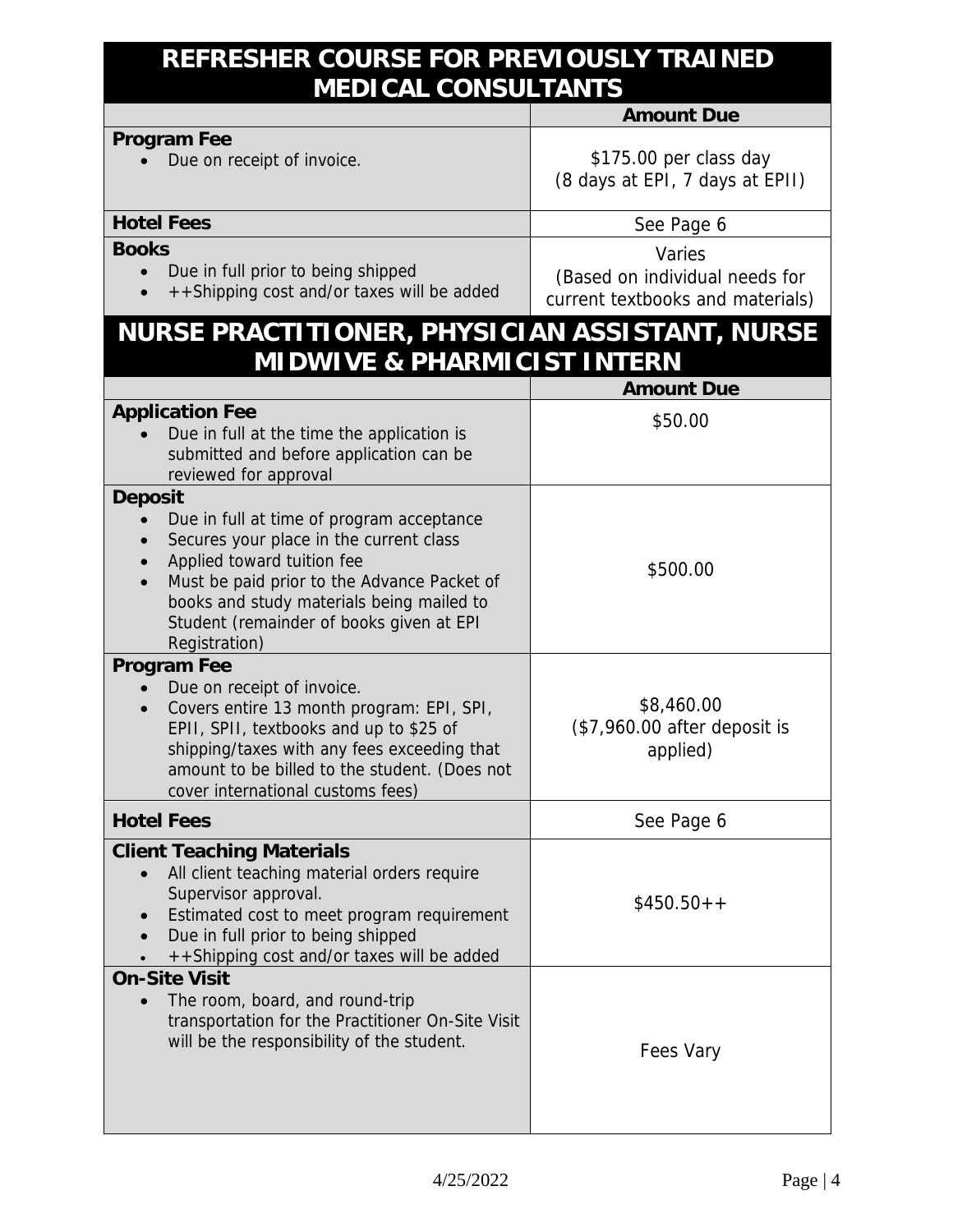#### **REFRESHER COURSE FOR PREVIOUSLY TRAINED MEDICAL CONSULTANTS, NURSE PRACTITIONERS, PHYSICIAN ASSISTANTS, NURSE MIDWIVES & PHARMICISTS**

|                                                                                                                                                                                                                                                                                        | <b>Amount Due</b>                                                            |
|----------------------------------------------------------------------------------------------------------------------------------------------------------------------------------------------------------------------------------------------------------------------------------------|------------------------------------------------------------------------------|
| Program Fee<br>Due on receipt of invoice.                                                                                                                                                                                                                                              | \$175.00 per class day<br>(8 days at EPI, 8 days at EPII)                    |
| <b>Hotel Fees</b>                                                                                                                                                                                                                                                                      | See Page 6                                                                   |
| <b>Books</b><br>Due in full prior to being shipped<br>$\bullet$<br>++Shipping cost and/or taxes will be added                                                                                                                                                                          | Varies<br>(Based on individual needs for<br>current textbooks and materials) |
| EDUCATOR INTERN                                                                                                                                                                                                                                                                        |                                                                              |
|                                                                                                                                                                                                                                                                                        | <b>Amount Due</b>                                                            |
| <b>Application Fee</b><br>Due in full at the time the application is<br>submitted and before application can be<br>reviewed for approval (Applications received<br>after August 1st will be deferred to the<br>following year)                                                         | \$50.00                                                                      |
| Deposit<br>Due in full at time of program acceptance<br>Secures your place in the current class<br>Applied toward tuition fee<br>Must be paid prior to the Advance Packet of<br>books and study materials being mailed to<br>Student (remainder of books given at EPI<br>Registration) | \$500.00                                                                     |
| Program Fee<br>Due on receipt of invoice.<br>Covers entire 13 month program: EPI, SPI,<br>EPII, SPII, textbooks, and up to \$25 of<br>shipping/taxes with any fees exceeding that<br>amount to be billed to the student. (Does not<br>cover international customs fees)                | \$6,050.00<br>$$5,550.00$ after deposit is<br>applied)                       |
| <b>Hotel Fees</b>                                                                                                                                                                                                                                                                      | See Page 6                                                                   |
| On-Site Visit<br>The room, board, and round-trip transportation for the<br>Practitioner On-Site Visit will be the responsibility of the<br>student.                                                                                                                                    | Fees Vary                                                                    |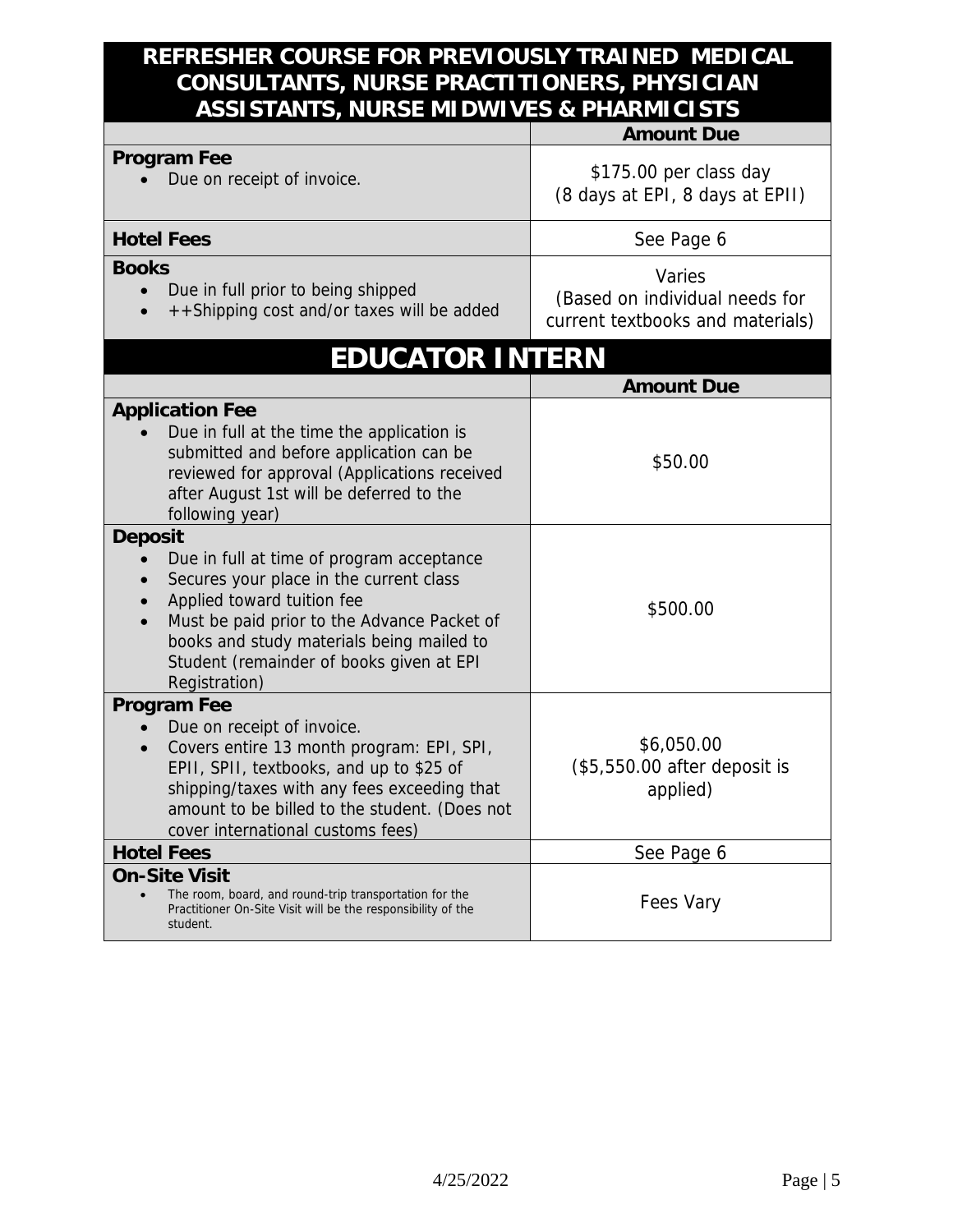| <b>HOTEL FEES</b>                                                                                                                                                                                                                                                                                                      |              |  |
|------------------------------------------------------------------------------------------------------------------------------------------------------------------------------------------------------------------------------------------------------------------------------------------------------------------------|--------------|--|
|                                                                                                                                                                                                                                                                                                                        |              |  |
| Private Standard Room Fee<br>Per Night/Per Student<br>This fee includes sleeping room,<br>Breakfast, lunch and 2 coffee/tea breaks<br>(all days), and dinner (EPI=4, EPII=3),<br>facility use fee, taxes and gratuities                                                                                                | \$198.00     |  |
| <b>Facility Use Fee</b><br>Per Class Day<br>Only charged to those who do not book<br>their hotel accommodations through Saint<br>Paul VI Institute                                                                                                                                                                     | \$35.00      |  |
| CLOSING BANQUET DINNER TICKETS                                                                                                                                                                                                                                                                                         |              |  |
| FOR FAMILY MEMBERS AND THOSE                                                                                                                                                                                                                                                                                           |              |  |
| NOT STAYING AT THE HOTEL                                                                                                                                                                                                                                                                                               |              |  |
|                                                                                                                                                                                                                                                                                                                        | Fee Per Meal |  |
| <b>Closing Banquet Dinner</b><br>Included in the hotel fees for those<br>staying at the hotel, but Closing<br>Banquet Dinner tickets can be<br>purchased for family members or those<br>not staying at the hotel. Extra meals can<br>be ordered on the Accommodations<br>Form sent to the student prior to each<br>EP. | \$45.00      |  |

# **PAYMENT METHODS**

- Credit Card
- USA Personal Check, Certified Check or Money Order
- PayPal Go to [www.PayPal.com,](http://www.paypal.com/) create an account and make payment directed to [education@popepaulvi.com](mailto:education@popepaulvi.com)

# **FINANCIAL RESPONSIBILITIES/POLICIES**

**FP 1: DEPOSIT –** Payment of the deposit is due at the time of program acceptance. An invoice will be emailed to you at the time of program acceptance and is due upon receipt. Receipt of payment secures your seat in the class and allows you to receive your Advance Packet of Books and Study Guides that are required to prepare for Education Phase I. Email Lori Fuller in the Education Department at **lori.jansky@saintpaulvi.com** or call (402)390-6600 ext. 143 with questions regarding payment.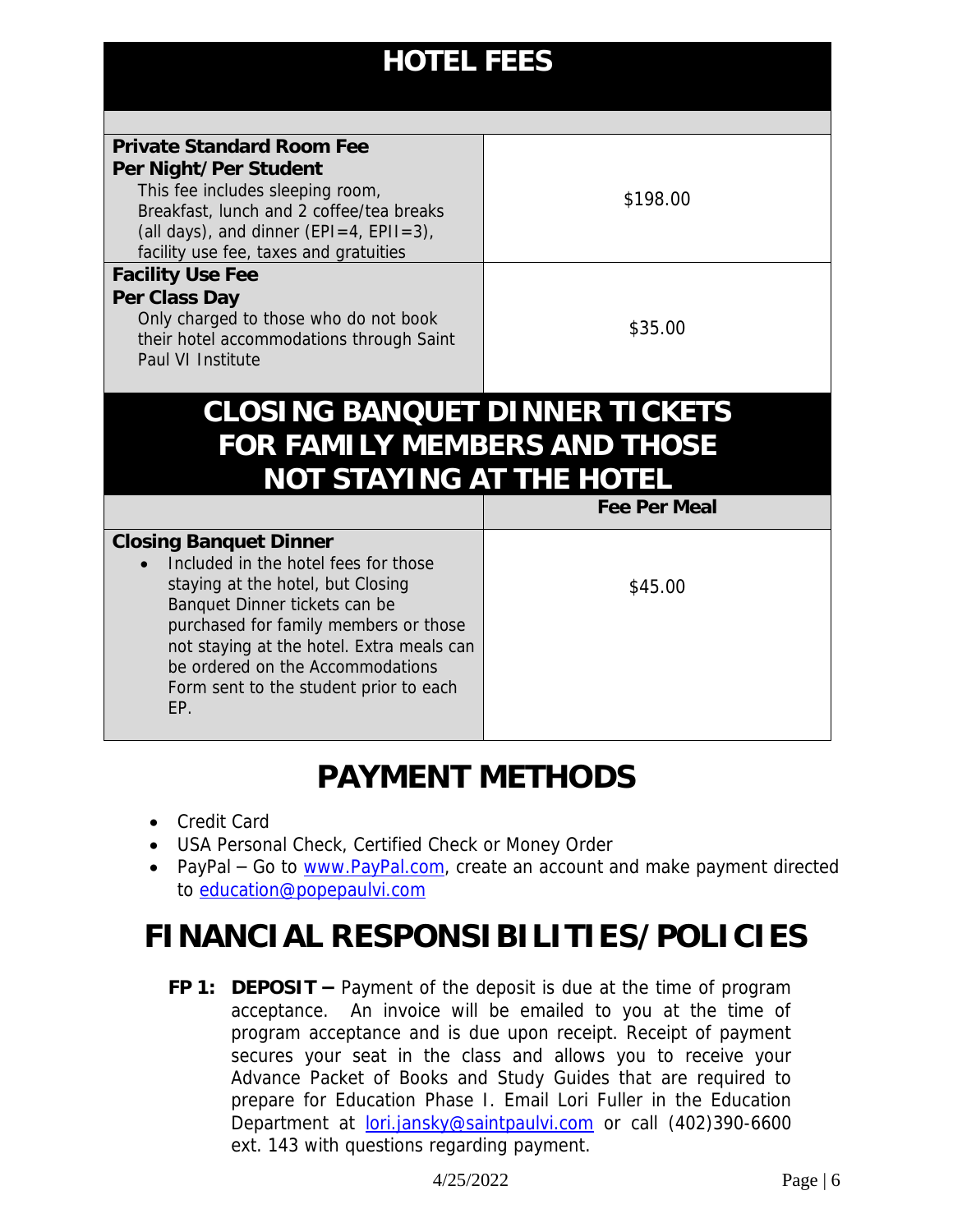(Advance Packets for Class 45 2022-2023 will be updated and ready for shipping out to students no later than June 1, 2022.)

**FP 2: PROGRAM FEES –** Payment of your Program fees are due on receipt of invoice sent immediately after your acceptance into the program.

We do not have payment plans available; however, you are welcome to make monthly payments for tuition from the point of acceptance leading up to September 15<sup>th</sup>. If you are interested in making monthly payments prior to September 15<sup>th</sup> instead of paying in full on receipt, email Lori Fuller in the Education Department at: *lori.jansky@saintpaulvi.com* to discuss.

- **FP 3: CLIENT TEACHING MATERIALS** Client teaching materials requires Supervisor approval prior to ordering and must be paid for prior to the items being shipped. Failure to pay the account balance in full will result in not receiving your materials. Email the Publications Department at [publications@saintpaulvi.com](mailto:publications@saintpaulvi.com) or call (402)505-8942 with questions regarding payment.
- **FP 4: HOTEL FEES** Payment of Hotel Fees are due on receipt. Failure to pay your hotel fees in full prior to September 15<sup>th</sup> will result in the student not being able to secure a room and/or participation in that Education Phase. Email Lori Fuller in the Education Department at [lori.jansky@saintpaulvi.com](mailto:lori.jansky@saintpaulvi.com) or call (402)390-6600 ext. 143 with questions regarding payment. October 1<sup>st</sup> is the last day that changes can be made to lodging reservations.
- **FP 5: WITHDRAWALS BEFORE 3rd DAY OF EPI -** An Intern who withdraws from the **Saint Paul VI Institute CREIGHTON MODEL Fertility***Care***TM Allied Health Education Program** will receive appropriate tuition reimbursement (excluding the \$500 deposit) if the withdrawal occurs prior to the third day of Education Phase I. All textbooks materials the student has received up to that point must be returned.
- **FP 6: WITHDRAWALS AFTER 3rd DAY OF EPI -** An Intern who withdraws from the **Saint Paul VI Institute CREIGHTON MODEL Fertility***Care***TM Allied Health Education Program** after the third day of Education Phase I will not receive reimbursement. All textbooks materials the student has received up to that point must be returned.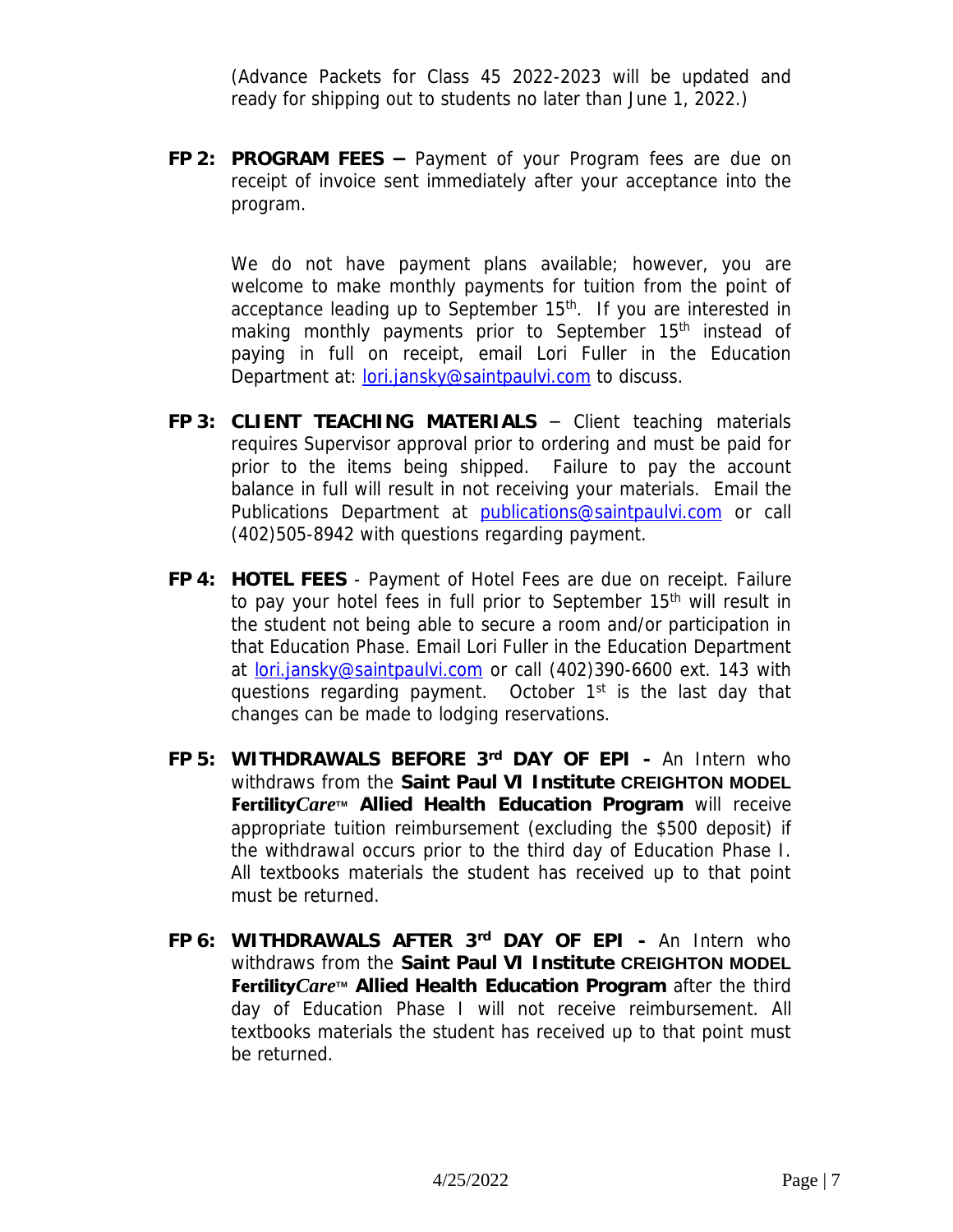### **ADDITIONAL PROGRAM FINANCIAL RESPONSIBILITIES**

- **FP 7: CALLS WITH SUPERVISOR** An Intern is responsible for telephone call expenses between the student and his/her Faculty Supervisor or Educator/Supervisor Intern.
- **FP 8: ON-SITE VISIT -** A Practitioner Intern is responsible for transportation and room & board expenses for their Faculty Supervisor's On-Site Visit.
- **FP 9: EXTENSIONS** A Practitioner Intern's tuition includes a 13-month stipend for their supervision. If the intern is unable to complete the program within the 13 months and an extension is needed, the intern will be charged \$200 for each three-month extension. Once the extension is filed with Saint Paul VI Institute Education Department, an invoice for \$200 will be sent to the student and is due upon receipt. **The Extension is not officially approved and continued supervision is not allowed until payment is received so the Supervisor can in turn be paid for the continued supervision.**
- **FP 10: TRANSFERS** An Intern who wishes to transfer from the **Saint Paul VI Institute CREIGHTON MODEL Fertility***Care***TM Allied Health Education Program** to another **American Academy of Fertility***Care***TM Professionals'** accredited **CREIGHTON MODEL Fertility***Care***TM Education Program** may do so as long as the prerequisites for entry into the other program are met, and the student is accepted for entrance into that program. In addition:
	- **A.** Formal application for transfer must be made.
	- **B.** Financial arrangements will be made on an individual basis.
- **FP 11: DISCONTINUATION** If a student discontinues the Education Program, he/she may no longer teach clients. All clients need to be transferred either to another teacher within their center or to a teacher in another FCCA center along with any remaining client teaching materials.
	- **A.** If the student is not affiliated with a teaching center, the client teaching materials should be returned to the Saint Paul VI Publications Department with a note enclosed explaining the reason for the returned items. No reimbursement will be given for the materials.
- **FP 12: DISCONTINUATION WITH SCHOLARSHIP** Any student on scholarship who discontinues or is withdrawn from the Education Program will be required to return books and materials and may be required to reimburse the scholarship fund based on the type of scholarship awarded**.**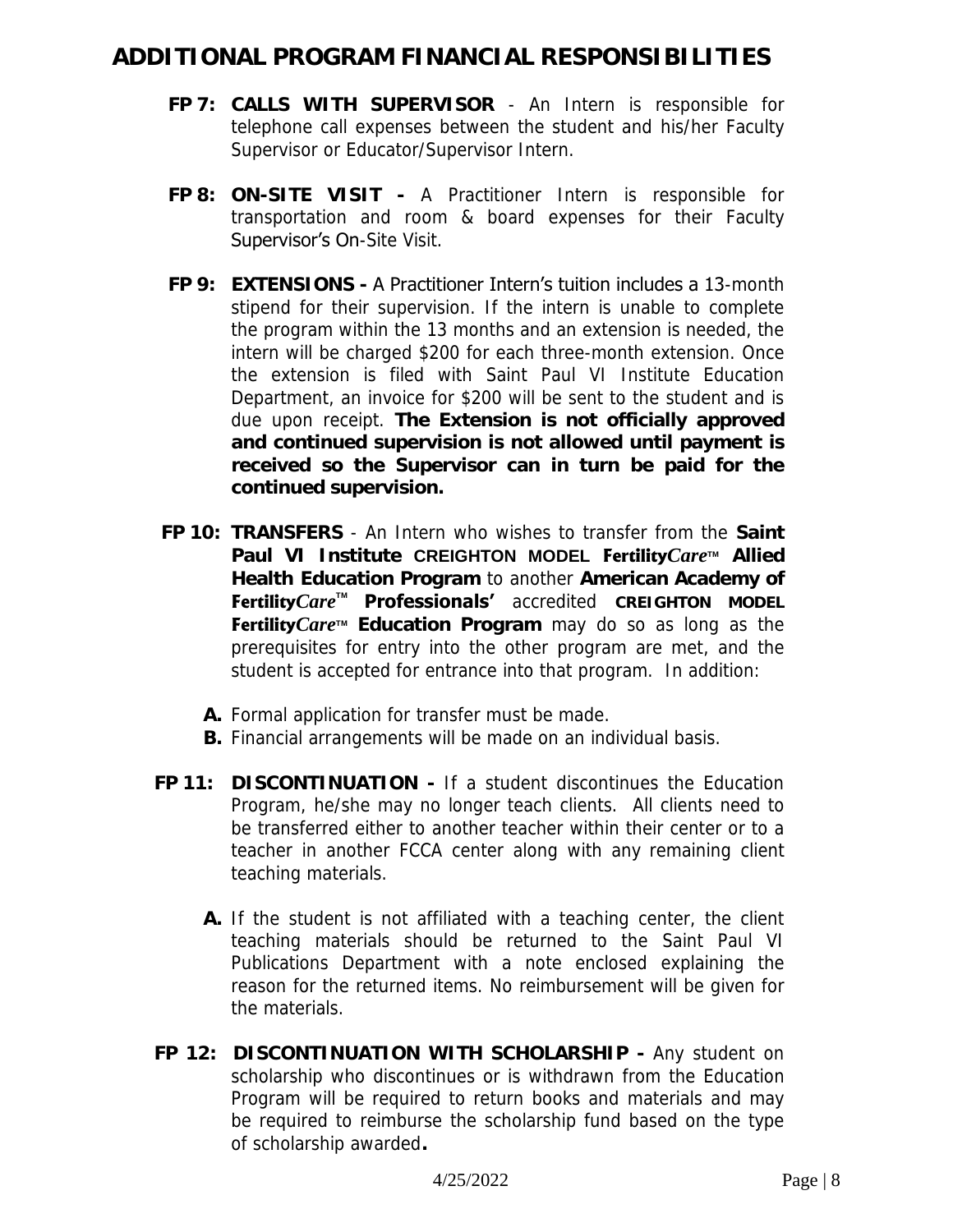**FP 13: TAX RELATED ISSUES –** The Saint Paul VI Institute does not qualify as a post-secondary educational institution and therefore will not complete forms for the student's tax purposes. Thank you letters of recognition for donations toward student fees are available upon request and may be used for tax purposes.

### **PUBLICATIONS and MATERIALS**

**PP 1: SHIPPING –** For all domestic shipments, the shipping carrier will be chosen at the discretion of the Publications Department (USPS, FedEx, or UPS), unless otherwise requested by the student.

 All international shipments will be automatically shipped using UPS to ensure timely and secure delivery. If the student requests any other shipping method, the student must provide a signed waiver to the Education and Publication Departments stating that the student accepts all financial responsibilities for lost shipments and the need to a duplicate shipment.

- **PP 2: COPYRIGHTS** All publications and materials are copyrighted.
	- **A.** All publications and/or materials have been developed for educational use. No publications and/or materials may be duplicated without permission.
	- **B.** Other than those materials expressly developed for client use, no publications and/or materials may be sold.
	- **C.** Only a student currently enrolled in an AAFCP accredited Education Program or an affiliate of FCCA may purchase client materials.
	- **D.** No client materials may be sold to a non-FCCA affiliated individual or center.
	- **E.** Any publications and/or materials may not be published or copied without permission for media, Internet, or print presentations.
	- **F.** Promotional publications and materials of the **CREIGHTON MODEL Fertility***Care***™ System** and **NaProTECHNOLOGY™** are to be used without alteration as developed by Saint Paul VI Institute.

**G.** No promotional publications and/or materials may be developed without written permission.



For the Study of Human **Reproduction**